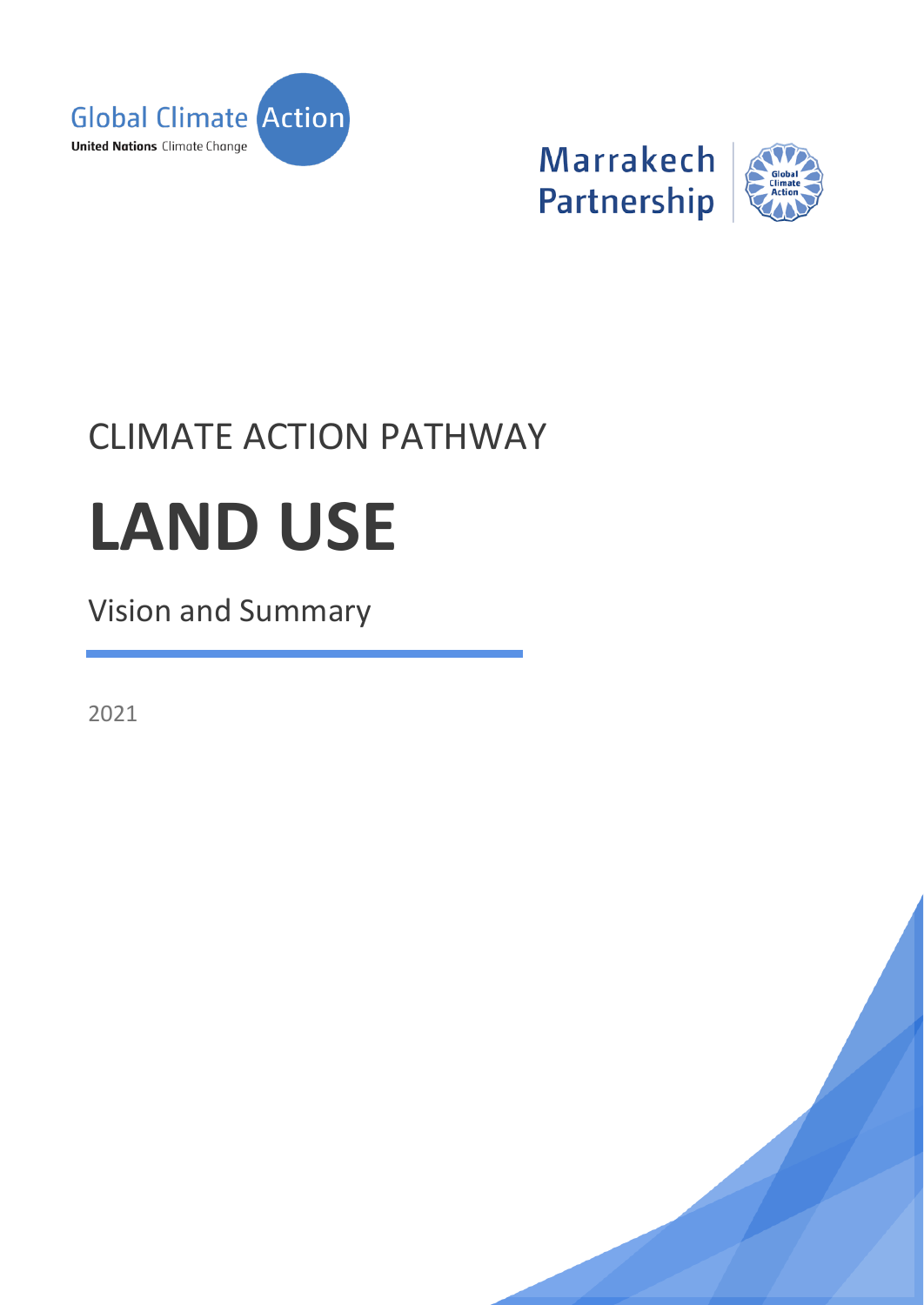

#### <span id="page-1-0"></span>**VISION**

 $\overline{a}$ 

It is 2050, and the full contribution of the land-use sector<sup>1</sup> to the global long-term temperature goal of the Paris Agreement has been attained through conservation, restoration, and improved land management actions in forest, wetland, grassland biomes and agricultural lands as well as in the food and wood supply chain, consumption, diets and waste. Emissions from loss and degradation of remaining **primary forests and other natural terrestrial ecosystems** dropped by at least 70 per cent by 2030 from 2020 levels, becoming a net sink by 2050. This was possible, as private sector and countries mainstreamed deforestation-free investment, and in 2021 pledged to restore 250 million hectares and by 2030 at least 350 million hectares of degraded lands were brought under restoration, including by improving the resilience and productivity of farmland. By 2030 emissions from **agriculture and food systems** were reduced by at least 50 Gt CO2 eq, thanks to the expansion of regenerative and resilience practices in food and agriculture systems, which played a key role in transforming the sector into carbon negative by 2050. This was possible by adopting net-zero and resilient verifiable commitments, increasing agriculture related Nature-based Solutions technology and innovation, regenerative, climate-smart and agroecological practices as well as through the enhancement of soil carbon sequestration, restoration and measures to improve soil health and avoid degradation. **Finance for nature-based solutions** reached USD 440bn/year by 2030 (WEF, 2020) while also ensuring deforestation-free investment portfolios. Governments led and involved key stakeholders, including private sector, in adequate and effective **cross-sectoral institutional, legal and regulatory frameworks** to implement and promote sustainable and resilient land management, restoration and conservation, providing appropriate government incentives and advancing land-sea integration.

In this 2050 vision sustainable land management is the norm, with adequate action and support for adaptation outcomes, maintaining **habitats for biodiversity and ensuring climate resilience,** particularly for vulnerable populations, and the provision of goods and services from key ecosystems that support water and food security. **Equal land rights** for men and women, indigenous people, local communities and smallholders are recognized and secured across jurisdictions. These played a key role in the reduction of deforestation and land degradation rates as well as upscaling regenerative, climate-smart and agroecological practices. Land-use **monitoring tools** are used by governments, land users and farmers to inform decisions and track whether goals are on target. Fuelwood is a sustainable renewable energy source. **Restoration** supports local economies, ecological integrity and connectivity to ensure carbon sinks are enhanced and secured for the future. Forests and other terrestrial **ecosystems' values are internalized in policy and financial decisions** from the public and private sector, which prioritize and align with the protection and restoration of forests and landscapes, sustainable supply chains as part of the landscapes and terrestrial ecosystems and reforestation. In 2050, **food systems are economically sustainable and profitable**, they have broad-based benefits for society, and have positive or neutral impact on the natural environment. **Forest management** is adapted to climate change and plays its role in mitigation and providing more renewable resources for e.g., building with wood, bioplastics, and from the side streams also bioenergy. Climate smart forestry practices are applied in many countries around the world.

<sup>&</sup>lt;sup>1</sup> In terms of geographical locations, inland fisheries and aquaculture should fall inside the scope of the MP Land Use Pathways. However, due to the great similarity of their activities with marine fisheries and aquaculture, the narratives and discussions on aquatic food systems in these MP Ocean Pathways cover inland fisheries and aquaculture.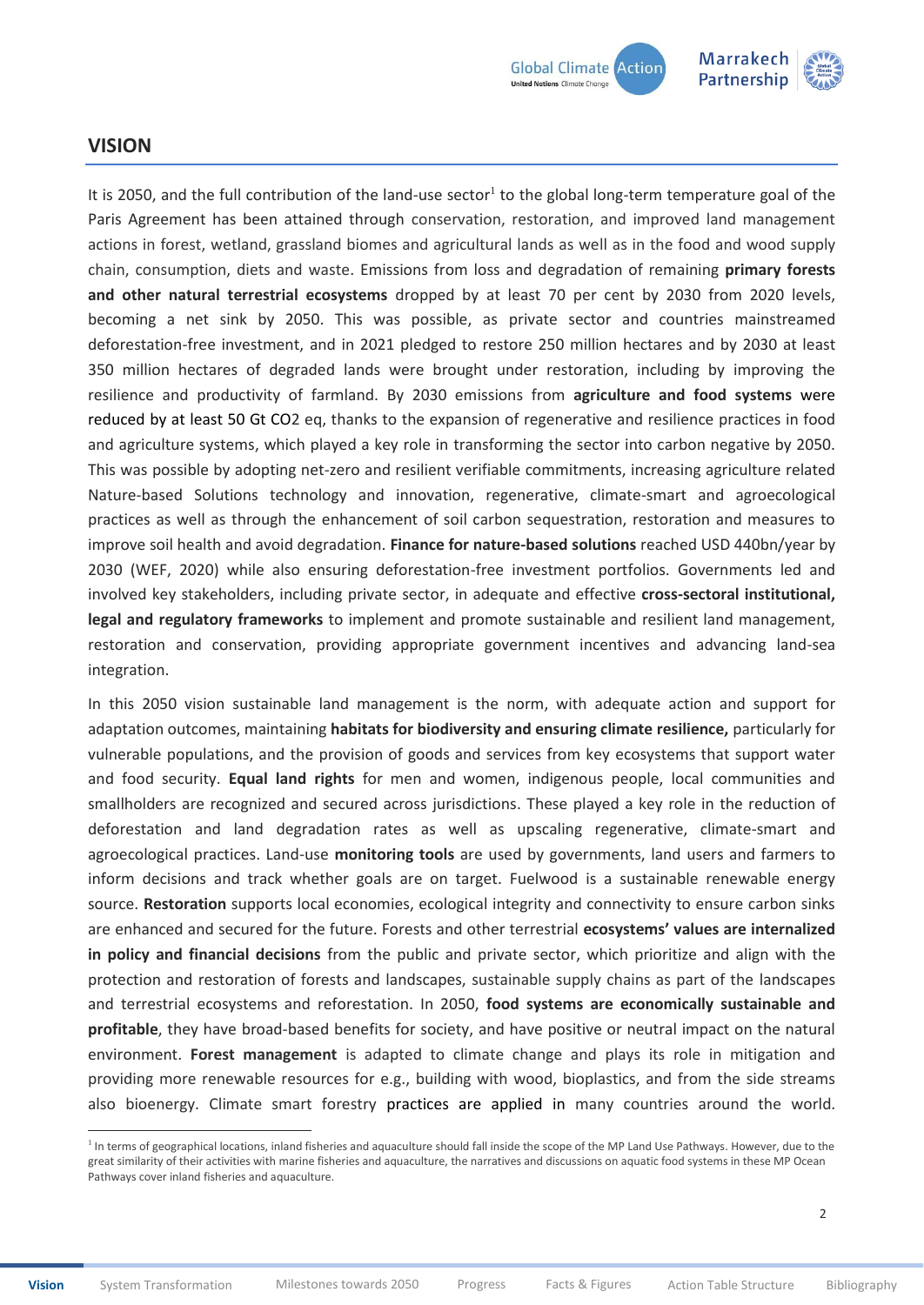

Agricultural sectors and food systems can sustainably manage current and future stresses, both climatic and non-climatic, while contributing to emission reductions, ensuring sustainable land use, the protection of ecosystems and prosperity for farmers. **Food loss and waste have reduced** to 50% by 2030 and up to 75 per cent by 2050, comparing to 2020, through a set of measures targeting both the supply and demand sides while ensuring that future generations are well-nourished and food-secure. **Consumption has shifted**  toward plant-based diets of 50 per cent of the global population by 2050. These measures have been supported with the development and use of technologies for implementation, monitoring and scaling up.

#### <span id="page-2-0"></span>**SYSTEM TRANSFORMATION SUMMARY**

The Agriculture, Forestry and other Land Use (AFOLU) sector represents 20-24% of total GHG emissions generated by agriculture and deforestation, and forest and terrestrial ecosystems loss reinforcing the current biodiversity crisis and decreasing their capacity to adapt to climate change. It is critical to transform the AFOLU sector to maximize its potential contribution to the global mitigation goal as well as being at the centre of adaptive responses, combat desertification and land degradation, and enhancing food security, biodiversity and prosperity for farmers and dependent communities. The goal here to transform the AFOLU sector is two-fold. First, to understand how the system generates incentives for and influences capacities of actors to orient them towards behaviour that leads to a system transformation. Second, to facilitate the emergence of positive feedback loops that generate a self-sustained process of regeneration and performance improvement.

It is essential to address the drivers of emissions in the sector – such as global trade, production and consumption patterns, regulatory and governance mechanisms and the values and behaviours of society (WEF, 2020). Businesses, governments, finance, technology and civil society have distinct roles to play in the sector's transformational change. In order to retain carbon pools above and below ground, the conservation of existing critical natural ecosystems and avoidance of further land use change leading to habitat loss and degradation need to be implemented urgently through addressing the driver which will show immediate impacts. Necessary no-deforestation policies in commodity supply chains and enforcement need to be coupled with producer's shift in approaches and production techniques. Incentives to reduce deforestation and enhance removals need to be sustained through multiple sources of finance. Science-based targets can inform actions taken by the business sector. Concurrently, ecosystem restoration that includes all terrestrial ecosystems and soil needs to be accelerated in order to generate mitigation and adaptation benefits in time to achieve the Paris Agreement. Regenerative land management options will be key to reduce demand for land conversion including sustainable forest management. Nature-based solutions need to be applied not only in forestry and agricultural sectors, but also in urban planning and city and town expansion to reach full mitigation and adaptation potential (William, 2018).

Actions throughout the wood, food and non–food commodity systems will need to scale up to reduce emissions on both the production and consumption side, reduce loss and waste, and transform all supply chains making them transparent and sustainable, including through the creation of circular economy systems and systems for reduced impacts (e.g. in the extractives industries). The potential of soil carbon as a vast carbon sink will have to be understood and leveraged, as well as integrated into carbon pricing.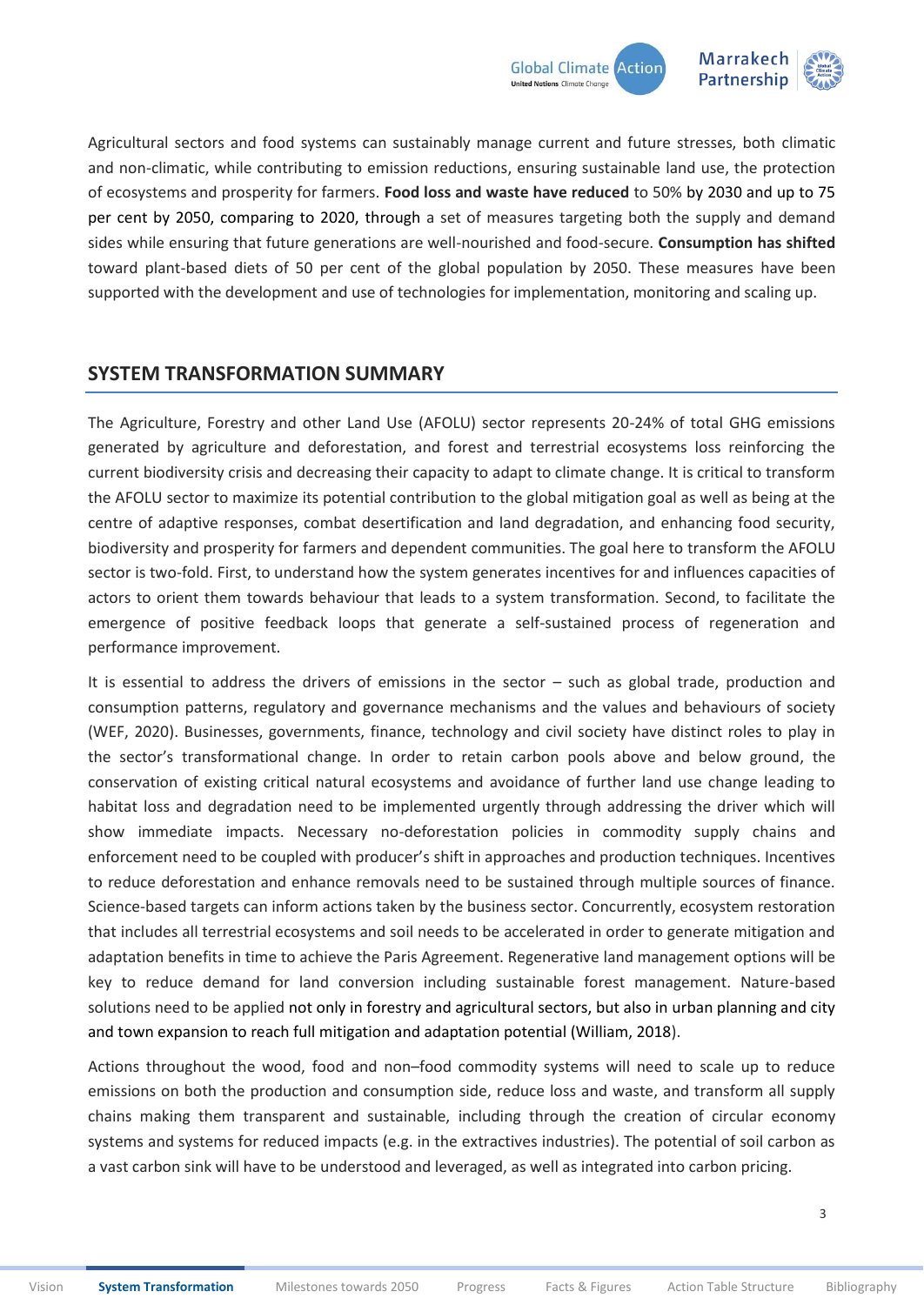

To transform productive land-use food systems and agricultural sectors, support must be provided to farming, foresters and rural livelihoods to de-risk smallholder farms and value chains as well as to reduce emissions associated with our current diets and generated by food value chains. To achieve this policies, have to be realigned and social movements and innovation towards regeneration have to be enhanced.

For many of these responses Finance is necessary whereby innovative public and private capital investment will play a key role, including through market approaches. The Fourth Industrial Revolution technologies will be central to helping translate the implementation of the land responses at the scale needed, in topics such as resource efficiency, monitoring, natural capital internalization, etc. (WEF, 2020).

Flexible, open access accounting systems that can be used for planning, monitoring and verification for the AFOLU sector need to be established, allowing global use by all stakeholders.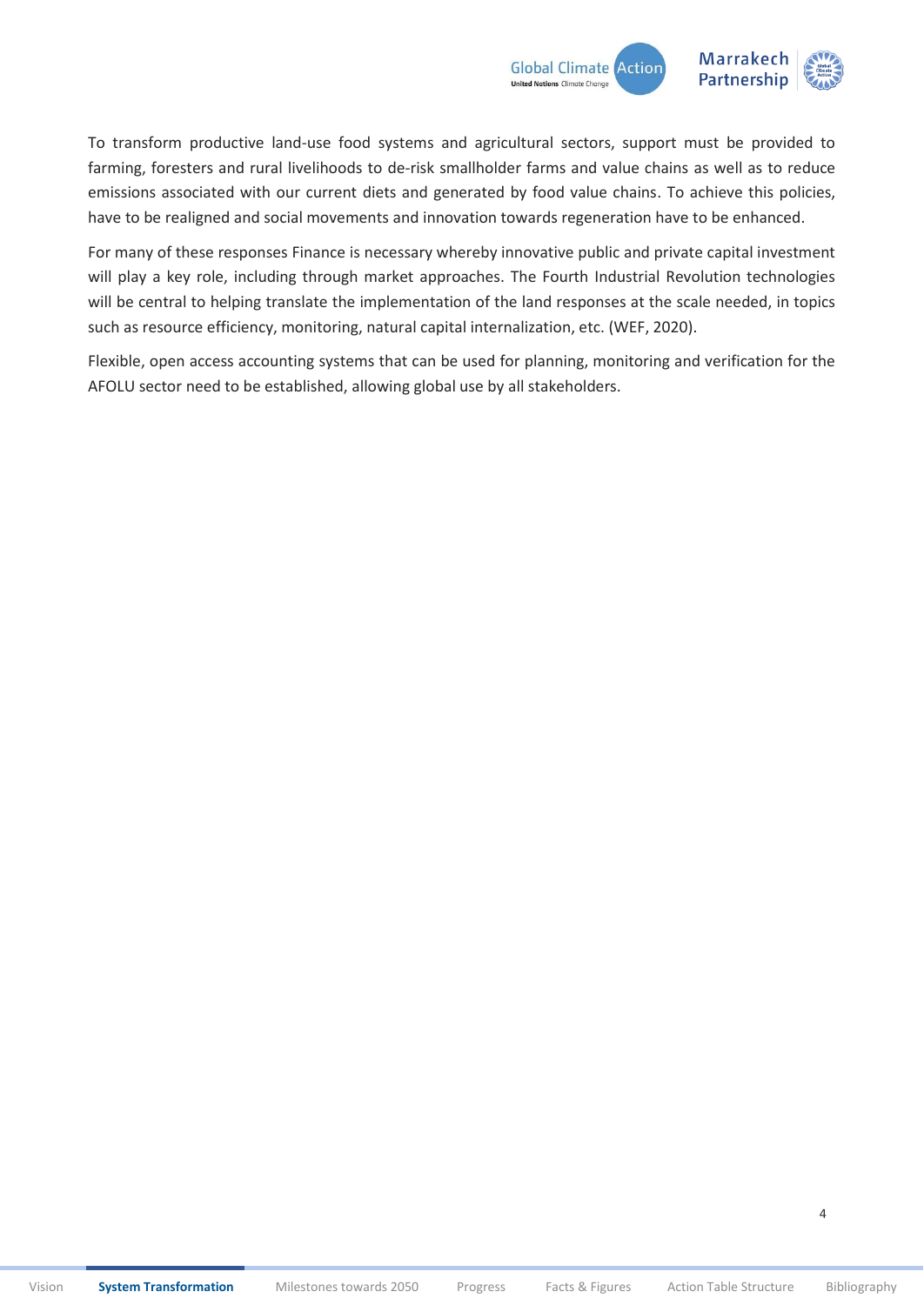



#### <span id="page-4-0"></span>**MILESTONES TOWARDS 2050**

|                                  | <b>By 2021</b>                                                                                                                                                                                                                                                                                                                                                                                                                                                                                                                                                                                                                                                                                                                                                                                                                                                                                                                                                                                                               | <b>By 2025</b>                                                                                                                                                                                                                                                                                                                                                                                                                                                                                                                                                                                                                                                                                                                                                                                                                                                                                                                                                                                                                                                                                                                                                                                                                                                                                                                                        | <b>By 2030</b>                                                                                                                                                                                                                                                                                                                                                                                                                                                                                                                                                                                                                                                                                                     | <b>By 2040</b>                                                                                                                                                                                                                                                                                                                                                                                                                                                                                                                                                                                                                                                                                                                                                                                                                                                                                       |
|----------------------------------|------------------------------------------------------------------------------------------------------------------------------------------------------------------------------------------------------------------------------------------------------------------------------------------------------------------------------------------------------------------------------------------------------------------------------------------------------------------------------------------------------------------------------------------------------------------------------------------------------------------------------------------------------------------------------------------------------------------------------------------------------------------------------------------------------------------------------------------------------------------------------------------------------------------------------------------------------------------------------------------------------------------------------|-------------------------------------------------------------------------------------------------------------------------------------------------------------------------------------------------------------------------------------------------------------------------------------------------------------------------------------------------------------------------------------------------------------------------------------------------------------------------------------------------------------------------------------------------------------------------------------------------------------------------------------------------------------------------------------------------------------------------------------------------------------------------------------------------------------------------------------------------------------------------------------------------------------------------------------------------------------------------------------------------------------------------------------------------------------------------------------------------------------------------------------------------------------------------------------------------------------------------------------------------------------------------------------------------------------------------------------------------------|--------------------------------------------------------------------------------------------------------------------------------------------------------------------------------------------------------------------------------------------------------------------------------------------------------------------------------------------------------------------------------------------------------------------------------------------------------------------------------------------------------------------------------------------------------------------------------------------------------------------------------------------------------------------------------------------------------------------|------------------------------------------------------------------------------------------------------------------------------------------------------------------------------------------------------------------------------------------------------------------------------------------------------------------------------------------------------------------------------------------------------------------------------------------------------------------------------------------------------------------------------------------------------------------------------------------------------------------------------------------------------------------------------------------------------------------------------------------------------------------------------------------------------------------------------------------------------------------------------------------------------|
| <b>Decision</b><br><b>Makers</b> | • 150 million hectares have<br>been brought to restoration.<br>• Countries include targets to<br>halt the loss of biodiversity<br>and drastically reduce<br>habitat degradation, in<br>connection with adaptation<br>measures, in their NDCs,<br>COVID-19 recovery<br>programmes, and long term<br>low carbon strategies.<br>• Good progress on<br>establishing rules to<br>operationalize ITMOs, and<br>consideration is given for<br>ITMOS from the forest and<br>land use sector (including<br>REDD+).<br>• Countries enable policies for<br>transition of agricultural<br>production towards<br>resilient, low carbon,<br>agroecological, regenerative<br>and climate smart practices.<br>• The jurisdictional approach<br>to REDD+ and other NbS<br>isupports the full climate,<br>environmental and social<br>benefits of NbS; standalone<br>projects are nested or<br>planning how to nest into<br>jurisdictional programs and<br>national implementation in<br>accordance with the<br>Warsaw Framework for<br>REDD+. | • End of net deforestation,<br>degradation and conversion,<br>and 50 per cent emission<br>reductions from loss and<br>degradation of natural<br>ecosystems.<br>• End subsidies for climate<br>damaging forms of<br>agriculture. Use carbon<br>taxes to disincentivize<br>consumption of climate-<br>damaging food and<br>consumer products.<br>• Increase policy measures<br>requiring mandatory<br>corporate disclosure and<br>due diligence of companies<br>operating on forests risks<br>commodity markets.<br>• Put in place forest and land-<br>use legislative and<br>governance frameworks in<br>all countries and<br>jurisdictions to promote<br>integrated and sustainable<br>land and forest<br>management.<br>• Recognize, respect and<br>protect indigenous peoples'<br>land and natural resources<br>rights and guide land use<br>planning and climate change<br>action under their lead.<br>• Market and non-market<br>approaches are functioning<br>under Art. 6 and<br>consideration is given to the<br>trading of high-quality NbS<br>credits including from<br>REDD+.<br>• Eliminate perverse fiscal<br>incentives and subsidies to<br>stop ecosystem conversion<br>and increase conservation<br>areas.<br>• Advance land-<br>sea/freshwater integration<br>and reduce land-based<br>sources of marine and<br>freshwater pollution. | • Protect 30 per cent of<br>natural terrestrial<br>ecosystems by 2030, with<br>incidence in tropical forest<br>and critical ecosystems.<br>• 350 M hectares have been<br>brought to restoration.<br>• End of gross primary forest<br>loss and loss of other<br>terrestrial natural<br>ecosystems including<br>mangroves, peatlands,<br>grasslands and savannas,<br>reducing source emissions<br>by at least 70% from BAU.<br>• At the national level, the<br>AFOLU sector developed<br>sustainable pathways and is<br>resilient towards impacts of<br>climate change.<br>• Full participation and<br>involvement of Indigenous<br>peoples and local<br>communities in land-related<br>decision-making is the norm. | • Land degradation has<br>stopped and sustainable<br>land management is the<br>norm.<br>• Emissions from loss of<br>natural ecosystems have<br>dropped by 95 per cent from<br>BAU.<br>• Food systems are resilient,<br>sustainable and<br>regenerative.<br>• Emissions from agricultural<br>sectors and food systems<br>decreased by 25 per cent<br>compared to BAU.<br>• Demonstrable<br>improvements in<br>ecosystems integrity,<br>connectivity and stability are<br>achieved.<br>• Rural communities have<br>access to the right<br>technology infrastructure<br>and planning framework to<br>thrive and benefit from new<br>business opportunities and<br>realize their potential for<br>advances in productivity.<br>• Indigenous peoples and local<br>communities have access to<br>the right technology<br>infrastructure and<br>monitoring data to govern<br>and protect their territories. |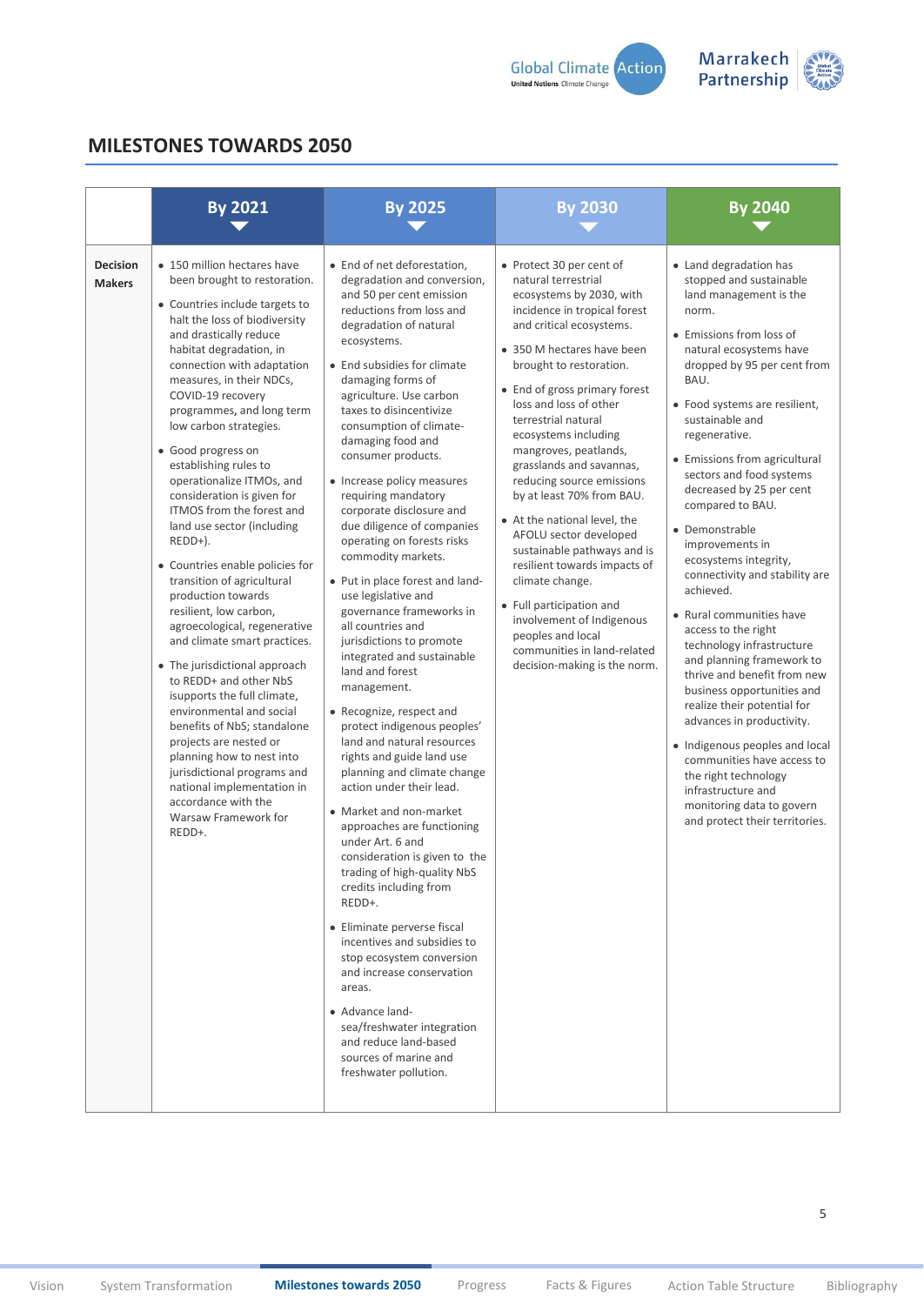



|                                                                       | <b>By 2021</b>                                                                                                                                                                                                                                                                                                                                                                                                                                                                                                                                                                                                           | <b>By 2025</b>                                                                                                                                                                                                                                                                                                                                                                                       | <b>By 2030</b>                                                                                                                                                                                                                                                                                                                                                                                                                                                                                                                                                                                                                                                                                                                   | <b>By 2040</b>                                                                                                                                                                                                                                                                                  |
|-----------------------------------------------------------------------|--------------------------------------------------------------------------------------------------------------------------------------------------------------------------------------------------------------------------------------------------------------------------------------------------------------------------------------------------------------------------------------------------------------------------------------------------------------------------------------------------------------------------------------------------------------------------------------------------------------------------|------------------------------------------------------------------------------------------------------------------------------------------------------------------------------------------------------------------------------------------------------------------------------------------------------------------------------------------------------------------------------------------------------|----------------------------------------------------------------------------------------------------------------------------------------------------------------------------------------------------------------------------------------------------------------------------------------------------------------------------------------------------------------------------------------------------------------------------------------------------------------------------------------------------------------------------------------------------------------------------------------------------------------------------------------------------------------------------------------------------------------------------------|-------------------------------------------------------------------------------------------------------------------------------------------------------------------------------------------------------------------------------------------------------------------------------------------------|
| <b>Finance</b>                                                        | • Significantly increase climate<br>finance for the forest and<br>agricultural sectors in order<br>to accelerate<br>implementation of national<br>REDD+ strategies,<br>sustainable land, forestry<br>and agriculture<br>management, climate smart<br>land and forest restoration<br>and national adaptation<br>plans.<br>• Reduce financial risks, lower<br>transaction costs, facilitate<br>financial transactions, and<br>enable access to financial<br>services and long-term<br>investment for small-scale<br>farmers and forest<br>landowners.<br>· Build deforestation-free<br>supply chains across<br>portfolios. | • Forest and other terrestrial<br>ecosystems values are<br>internalized in financial<br>decisions and climate smart<br>forestry pilots are started in<br>many countries<br>• Ensure wider access to<br>market information by<br>small-scale farmers and<br>forest landowners to<br>empower them in the<br>marketplace, to add value to<br>their products, and to create<br>new market opportunities. | • Extensive financial products<br>and improved access to<br>financial mechanisms for<br>sustainable practices and<br>reduction of perverse<br>incentives.<br>• Establish clear compliance<br>mechanisms to ensure that<br>investors and lenders do not<br>support unsustainable<br>forest, agriculture and land-<br>use practices or loss of<br>biodiversity.<br>• 20 per cent of all new<br>houses are built from wood<br>and as part of the full wood<br>chain, bioenergy is produced<br>sustainably<br>• Through public-private<br>partnerships develop<br>stronger climate information<br>and early warning systems<br>for use by the agricultural<br>sector and disseminate to<br>small scale farmers and<br>forest owners. | • Align financial priorities and<br>investments across sectors<br>with the protection of<br>standing natural forests,<br>reforestation and landscape<br>restoration.                                                                                                                            |
| Private<br>Sector<br>(large scale<br>companies<br>& small<br>farming) | • Science-based targets and<br>action plans laid out by<br>companies to kick-start<br>massive business transitions<br>to nature-positive models in<br>line with the 1.5 C pathway.<br>• Enable access to agricultural<br>inputs (climate-resilient<br>seed, organic fertilizers,<br>training, veterinary services,<br>machinery) for the next<br>season, through extension<br>programmes, digital<br>advisories, or public-private<br>partnerships.                                                                                                                                                                      | • Prioritize ecosystem services<br>in small-scale farming<br>practices.<br>• Establish more tripartite<br>frameworks for joint action<br>by farmers and farmer<br>organizations and the<br>private and public sector to<br>increase climate change<br>adaptation and mitigation.                                                                                                                     | • Large scale<br>production/farming<br>companies reach the target<br>of reducing emissions by at<br>least 50 Gt CO2 eq through<br>agriculture related NbS<br>• Wide adoption by<br>companies of supply chain<br>transparency, equity,<br>procurement policies and<br>commodity certification.                                                                                                                                                                                                                                                                                                                                                                                                                                    | • Large scale agricultural<br>companies aim to become<br>carbon neutral through NbS.<br>• Further development of<br>technology for agricultural<br>production to meet the<br>increasing food demand<br>without jeopardizing<br>ecosystem health and<br>exacerbating risks of climate<br>change. |
| Civil<br>Society                                                      | • Raise awareness of food<br>systems and their impacts<br>on and vulnerability to<br>climate change and what<br>actions can be taken in<br>order to minimize these<br>impacts.<br>• Raise awareness of healthy<br>and nutritious and<br>sustainable diets.                                                                                                                                                                                                                                                                                                                                                               | • Support the transformation<br>agenda through awareness<br>raising, policy influencing,<br>education, facilitating<br>partnership, building<br>capacities and increased<br>applied research and<br>knowledge.<br>• Support extension services<br>and consolidate close<br>working relations with<br>research institutes to<br>accelerate technology field<br>testing.                               | • Establish local and national<br>training systems dedicated<br>to agroecological small-scale<br>agriculture, small scale<br>agribusiness.                                                                                                                                                                                                                                                                                                                                                                                                                                                                                                                                                                                       |                                                                                                                                                                                                                                                                                                 |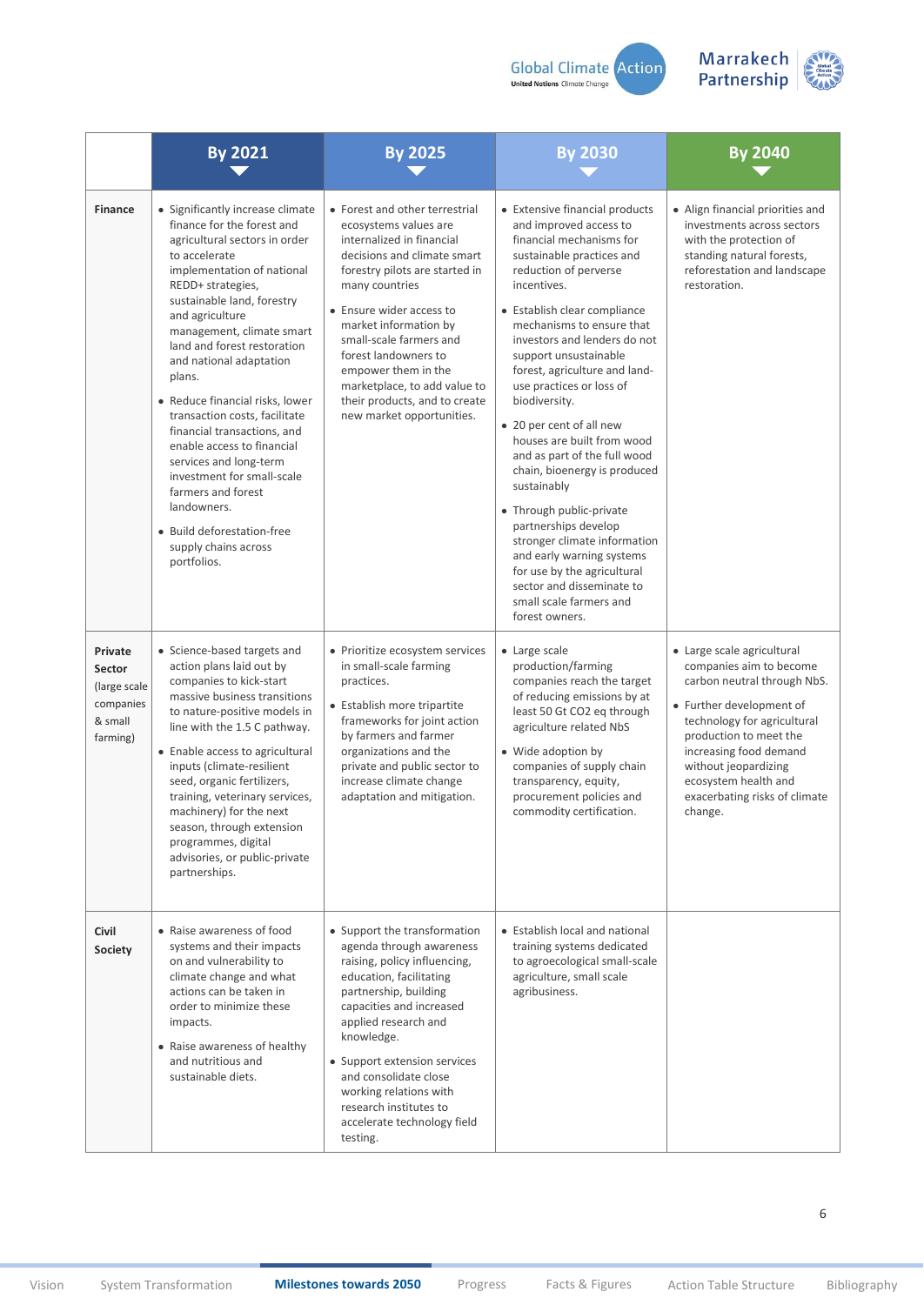

#### <span id="page-6-0"></span>**PROGRESS**

- The Nature-Based Solutions Coalition co-led by China and New Zealand drew from over 180 proposals to develop a Climate Manifesto at the 2019 Climate Action Summit. The Climate Manifesto acknowledges the important role of nature in climate action and commits to unlocking its full potential in four priority areas.
- The United Nations General Assembly declared 2021–2030 the UN Decade on Ecosystem Restoration, which will offer unparalleled opportunity for more financial support, greater political will from countries, businesses and institutions to combine their efforts, and recognition and interest to restore natural landscapes that will result in job creation, food security and measures to address climate change.
- Countries recognize the potential of the land-use sector in achieving the Paris Agreement: in 2015, 89 per cent of all countries refer to agriculture and/or land use, land-use change and forestry when outlining their mitigation contributions in their nationally determined contributions (NDCs); 98 per cent of the countries that include priority areas for adaptation actions mention land use sectors in their NDCs. Yet, further support is needed for countries to implement these commitments, to upscale the ambition in the second NDCs, and to fully leverage the potential that the land-use sector offers to tackle climate change.
- In September 2020, the Bonn Challenge announced surpassing their first milestone goal, with 74 pledgers from 61 countries, 8 states and 5 associations voluntarily committing to bring over 210 million ha of degraded and deforested lands into restoration.
- Many EU countries started climate smart forestry pilots: adapting, mitigating and creating a resilient forest ecosystem – wood chain.
- Over 340 actors have registered 461 actions on the NAZCA Platform for land-based actions in contribution to the Paris Agreement.
- The UN Food Systems Summit in 2021 is raising global awareness and increasing global commitments that transform food systems to resolve not only hunger, but to reduce diet-related disease and regenerate the planet. The Summit will raise awareness for the need of collective action of all citizens to radically change the way we produce, process, and consume food.
- Since its launch in 2014, the New York Declaration on Forests has been endorsed by 200 endorsers from 41 National Governments, 21 Subnational Governments, 22 organizations from Indigenous People and Local communities, 62 Companies, and 67 Non-governmental organizations.
- Following its adoption in 2017, the Koronivia Joint Work on Agriculture has been a considerable opportunity for countries and observers to exchange views on a variety of topics related to agriculture and climate change, including methods for assessing adaptation, soils, nutrient use, water, livestock, and the socio-economic and food security dimensions of climate change.
- As of April 2021, Costa Rica, Argentina, Colombia, Indonesia, Paraguay, Chile, Ecuador and Brazil have signed REDD+ result-based payments agreements under the GCF for 101.2 Mto CO2e.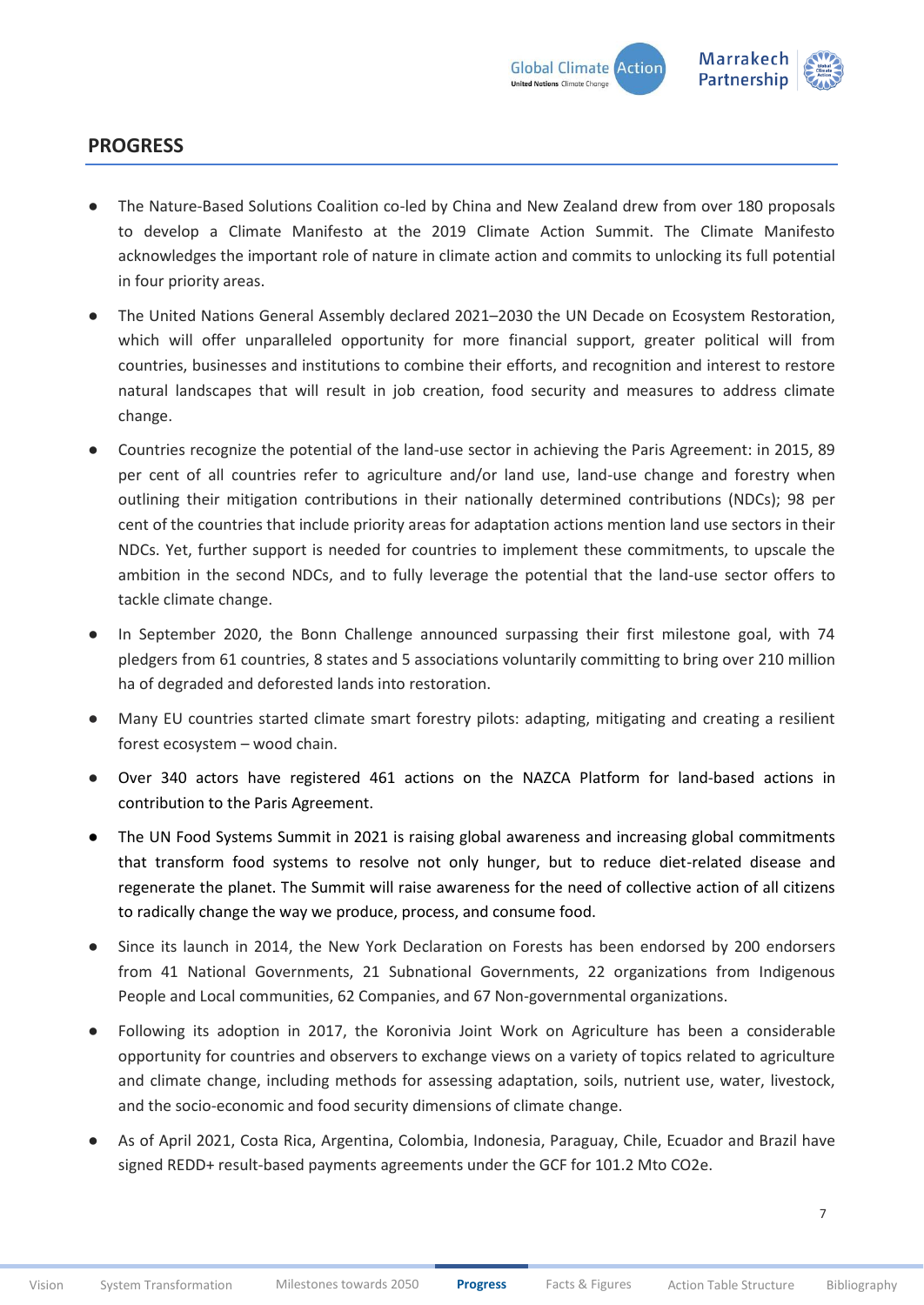

- Results in terms of emission reductions from REDD+ so far reach close to 8 billion tons of CO2e/year as reported to the UNFCCC REDD+ Platform.
- The Forest Carbon Partnership Facility (FCPF) has reached a major milestone of signing contracts (ERPAS) to generate emission reductions from REDD+ programs. As of April 2021, a total of 13 countries (Chile, Costa Rica, Côte d'Ivoire, Democratic Republic of Congo, Fiji, Ghana, Indonesia, Laos PDR, Madagascar, Mozambique, Nepal, Vietnam, Republic of Congo) have signed ERPAs with the World Bank for a total contract value of over USD 640 million.
- The Council of the International Civil Aviation Organization (ICAO) the United Nations agency that sets standards for global aviation - approved jurisdictional tropical forest protection programmes for airlines' use in accounting for their emissions in ICAO's Carbon Offsetting and Reduction Scheme for International Aviation (CORSIA).
- The Lowering Emissions by Accelerating Forest Finance (LEAF) Coalition was launched. It is an ambitious new public-private initiative designed to accelerate climate action by providing results-based finance to countries committed to protecting their tropical and subtropical forests. This initiative aims to mobilize at least USD 1 billion in financing, kicking off what is expected to become one of the largest ever public-private efforts to help protect tropical forests, to the benefit of billions of people depending on them, and to support sustainable development. Initial participation is from the governments of Norway, the United Kingdom, the United States, and nine leading companies including Amazon, Nestlé, and Unilever.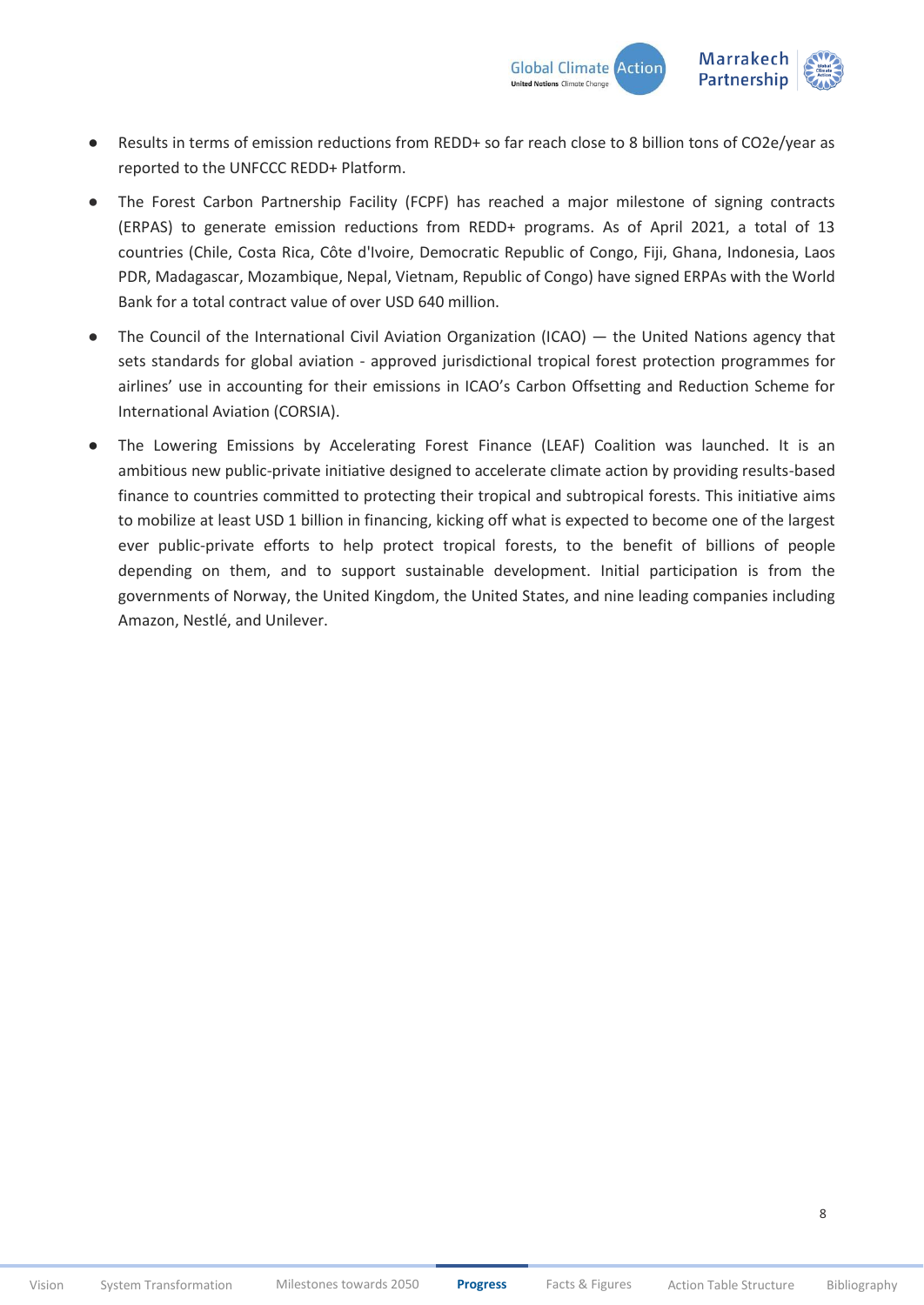

#### <span id="page-8-0"></span>**FACTS & FIGURES**

The first figure shows the climate change mitigation potential of 20 land-based pathways within conservation, restoration, and/or improved land management that increase carbon storage and/or avoid greenhouse gas emissions across global forests, wetlands, grasslands, and agricultural lands. The analysis argues that these responses can provide over a maximum of one-third of the cost-effective climate mitigation needed between 2016 and 2030 to stabilize warming to below 2 °C.

The second figure shows pathways in the land use to achieve the 1.5 °C goal by 2050, divided by eight wedges and twenty-four activity types. For each wedge, regions and activity types are highlighted based on bottom-up mitigation potentials and a political feasibility analysis. Countries shown in the table are countries with the highest global AFOLU emissions and the ones with the highest mitigation potential in the land sector from carbon removals, reduced land-use change, reduced enteric fermentation, diet shifts, food waste reduction (consumption and production). Achieving this scenario could result in about 30 per cent of global mitigation. For the full explanation, sources and methods please refer to the original publications (links below).



Figure 1: (From the original publication) "Figure 1. Climate mitigation potential of 20 natural pathways. We estimate maximum climate mitigation potential with safeguards for reference year 2030. Light gray portions of bars represent cost-effective mitigation levels assuming a global ambition to hold warming to <2 °C (<100 USD MgCO2e−1 y−1). Dark gray portions of bars indicate low cost (<10 USD MgCO2e−1 y−1) portions of <2 °C levels. Wider error bars indicate empirical estimates of 95% confidence intervals, while narrower error bars indicate estimates derived from expert elicitation. Ecosystem service benefits linked with each pathway are indicated by colored bars for biodiversity, water (filtration and flood control), soil (enrichment), and air (filtration). Asterisks indicate truncated error bars. See [SI Appendix, Tables S1, S2, S4, and S5](http://www.pnas.org/lookup/suppl/doi:10.1073/pnas.1710465114/-/DCSupplemental/pnas.1710465114.sapp.pdf) for detailed findings and sources." Griscom, Bronson W.; Adams, Justin; Ellis, Peter W.; Houghton, Richard A.; Lomax, Guy; Miteva, Daniela A. et al. (2017): Natural climate solutions. In Proceedings of the National Academy of Socience 114 (44), p. 11645. DOI:10.1=1073/pnas.1710465114

9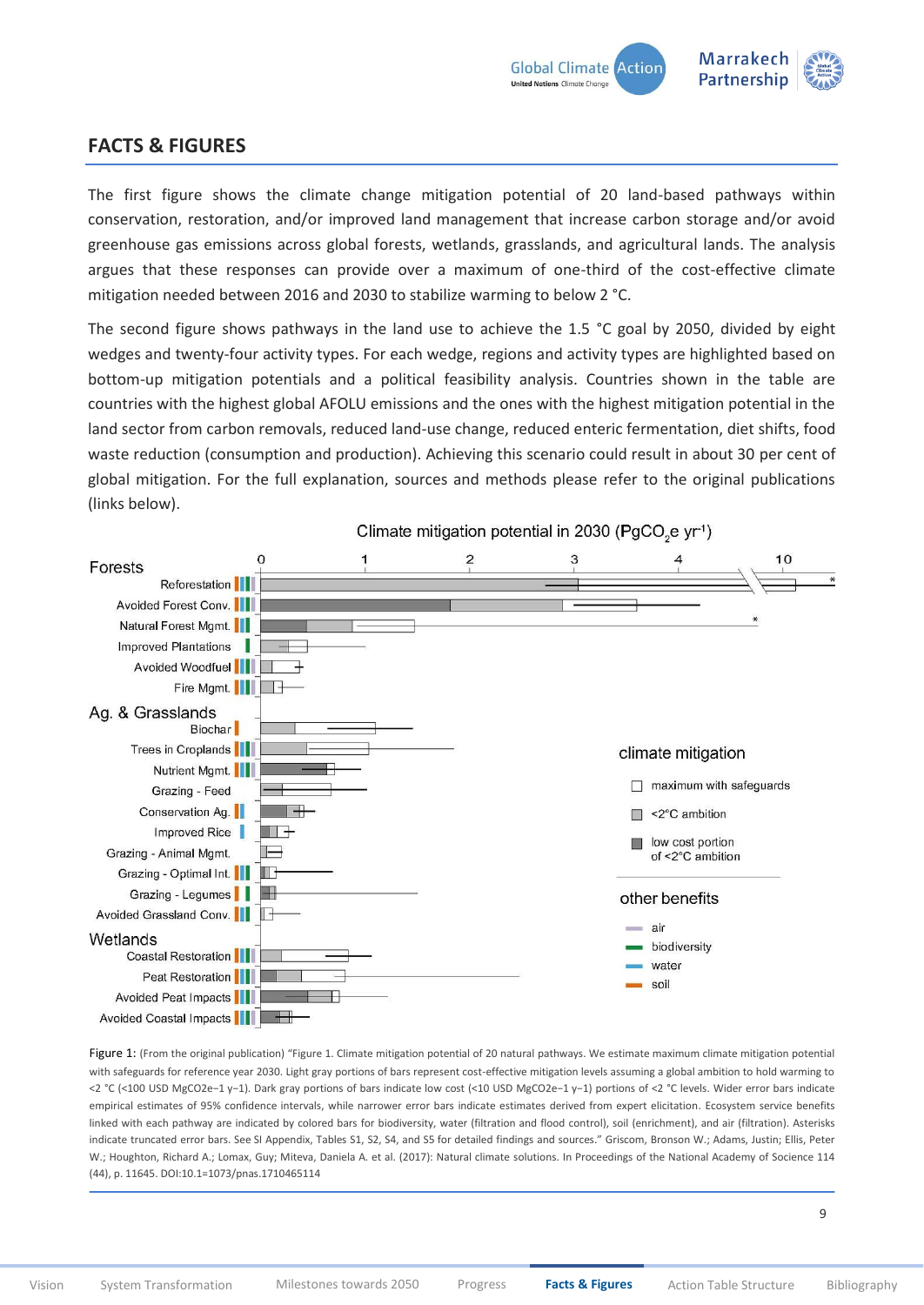

<span id="page-9-0"></span>

Implementation roadmap to 2050 (% emissions reductions [green] or cumulative GtCO<sub>2</sub> increase in carbon removals [blue])

| Wedge |                                                                                                                                                                                           | Priority regions for mitigation                                                                                                                                               | <b>Activity types</b>                                                                                                                                                                                                                                         | 2020     | 2030         | 2040 | 2050 |
|-------|-------------------------------------------------------------------------------------------------------------------------------------------------------------------------------------------|-------------------------------------------------------------------------------------------------------------------------------------------------------------------------------|---------------------------------------------------------------------------------------------------------------------------------------------------------------------------------------------------------------------------------------------------------------|----------|--------------|------|------|
|       | Reduce emissions from<br>deforestation and degradation.<br>conversion of coastal wetlands.<br>and peatland burning <sup>18</sup><br>(95% emissions reduction<br>by 2050 compared to 2018) | Tropical countries, particularly<br>countries with high overall loss:<br>Brazil, Indonesia, DRC.<br>Myanmar, Bolivia, Malaysia,<br>Paraguay, Colombia, Peru and<br>Madagascar | Conservation policies, establishment<br>of protected areas, law enforcement, improved<br>land tenure. REDD+, sustainable commodity<br>production, improved supply chain transparency,<br>procurement policies, commodity certification,<br>cleaner cookstoves | 25%      | 70%          | 90%  | 95%  |
|       | Reduce emissions from<br>agriculture <sup>16,21</sup> (25%<br>emissions reduction by 2050<br>compared to BAU)                                                                             | Developed and emerging<br>countries (China, India, Brazil,<br>EU, US, Australia, Russia)                                                                                      | Reduce $CH_4$ and N <sub>2</sub> O emissions from enteric<br>fermentation, nutrient management, synthetic<br>fertilizer production, manure management                                                                                                         | 0%       | 0%           | 15%  | 25%  |
|       |                                                                                                                                                                                           | Asia (India, China, Indonesia,<br>Thailand, Bangladesh, Vietnam,<br>Philippines)                                                                                              | Reduce CH <sub>4</sub> emissions by improving water<br>and residue management of rice fields, and<br>manure management                                                                                                                                        |          |              |      |      |
|       |                                                                                                                                                                                           | Latin America (Brazil, Argentina,<br>Mexico, Colombia, Paraguay, Bolivia)                                                                                                     | Reduce CH <sub>4</sub> emissions from enteric<br>fermentation and manure management                                                                                                                                                                           |          |              |      |      |
|       | Shift to plant-based diets <sup>45</sup><br>(50% adoption in global<br>population by 2050)                                                                                                | Developed and emerging countries<br>(US, EU, China, Brazil, Argentina,<br>Russia, Australia)                                                                                  | Reduce production of GHG-intensive foods<br>through public health policies, consumer<br>campaigns, development of new foods                                                                                                                                   | 5%       | 20%          | 35%  | 50%  |
|       | Reduce food waste <sup>45</sup><br>(50% reduction in total food waste<br>by 2050 compared to BAU)                                                                                         | China, Europe, North America,<br>Latin America                                                                                                                                | Reduce food waste: consumer campaigns.<br>private sector policies, supply chain technology,<br>improved food labelling, waste to biogas                                                                                                                       | 20%      | 30%          | 45%  | 50%  |
|       |                                                                                                                                                                                           | Southeast Asia, Sub-Saharan<br>Africa                                                                                                                                         | Reduce food loss: improve handling and storage<br>practices through training, investment and<br>technology                                                                                                                                                    | 10%      | 30%          | 45%  | 50%  |
|       | Restore forests, coastal<br>wetlands and drained<br>peatlands <sup>18</sup>                                                                                                               | Brazil. Indonesia. China. EU.<br>India, Mexico, Australia, US,<br>Russia, Colombia, Malaysia                                                                                  | Invest in restoration, national and local<br>policies, payment for ecosystem services                                                                                                                                                                         | $\Omega$ | $\mathbf{Q}$ | 45   | 90   |
|       | Improve forest management<br>and agroforestry <sup>18</sup>                                                                                                                               | Russia, Canada, Brazil,<br>Indonesia, US, EU, Australia,<br>Tropical countries                                                                                                | Optimizing rotation lengths and biomass stocks,<br>reduced-impact logging, improved plantations,<br>forest fire management, certification; integration<br>of agroforestry into agricultural and grazing lands                                                 | 0        | $\Delta$     | 20   | 40   |
|       | Enhance soil carbon<br>sequestration in agriculture<br>and apply biochar <sup>17,45</sup>                                                                                                 | China, EU, US, Australia, Brazil,<br>Argentina, India, Indonesia, Mexico,<br>Sub-Saharan Africa                                                                               | Erosion control, use of larger root plants,<br>reduced tillage, cover cropping, restoration<br>of degraded soils, biochar amendments                                                                                                                          | $\Omega$ | 3            | 16   | 32   |
|       | Deploy BECCS <sup>17,35</sup>                                                                                                                                                             | USA, Russia, China, Canada <sup>35</sup>                                                                                                                                      | BECCS R&D, investment and deployment                                                                                                                                                                                                                          | 0        | 0            | 11   | 22   |

Fig. 6 | Land-sector roadmap for 2050. a, The land sector makes up 21-30% interquartile range (median 25%, approximately 14 GtCO<sub>2</sub>e yr<sup>-1</sup>) of the total mitigation in 2050 in modelled 1.5°C pathways (data from Fig.  $2c$ ). In the bottom-up assessment, the median mitigation potential of the land sector is about 15 GtCO<sub>2</sub>e yr<sup>-1</sup>in 2020-2050, or about 30% of total mitigation needed. b, The needed mitigation is translated into eight priority land-based measures (wedges), combining the 24 land-based activities from the bottom-up assessment, and based on an analysis of co-benefits and risks, feasibility and sustainability to deliver mitigation of about 15GtCO<sub>2</sub>e yr<sup>-1</sup> by 2050 (detailed in Supplementary Tables 5 and 6). The green wedges represent emission reduction measures (7.4 GtCO<sub>2</sub>e yr<sup>-1</sup>), and the blue wedges represent carbon removal measures (7.6 GtCO<sub>2</sub>e yr<sup>-1</sup>). Each wedge is individually accounted for with the intent of avoiding double-counting (Supplementary Information Section 14). c, The implementation roadmap to 2050 details each wedge and related priority regions, activity types and implementation trajectories in per cent for emission reduction activities and cumulative GtCO<sub>2</sub>e for carbon removal activities starting in 2020. The baseline and trajectory numbers in 2050 are based on the source used for each wedge (Supplementary Table 5). The 2020-2050 trajectories were developed through a political feasibility assessment combined with an expert assessment weighing trade-offs. Additional details on priority regions and trajectories are provided in Supplementary Information Sections 13 and 14.

Figure 2: Roe, S., Streck, C., Obersteiner, M., Frank, S., Griscom, B., Drouet, L., Fricko, O., Gusti, M., Harris, N., Hasegawa, T., Hausfather, Z., Havlík, P., House, J., Nabuurs, G. J., Popp, A., Sánchez, M.J.S., Sanderman, J., Smith, P., Stehfest, E. and Lawrence, D. 2019. Contributions of Land Sector to 1.5°C World. In: Nature Climate change [online] https://www.nature.com/articles/s41558-019-0591-9

10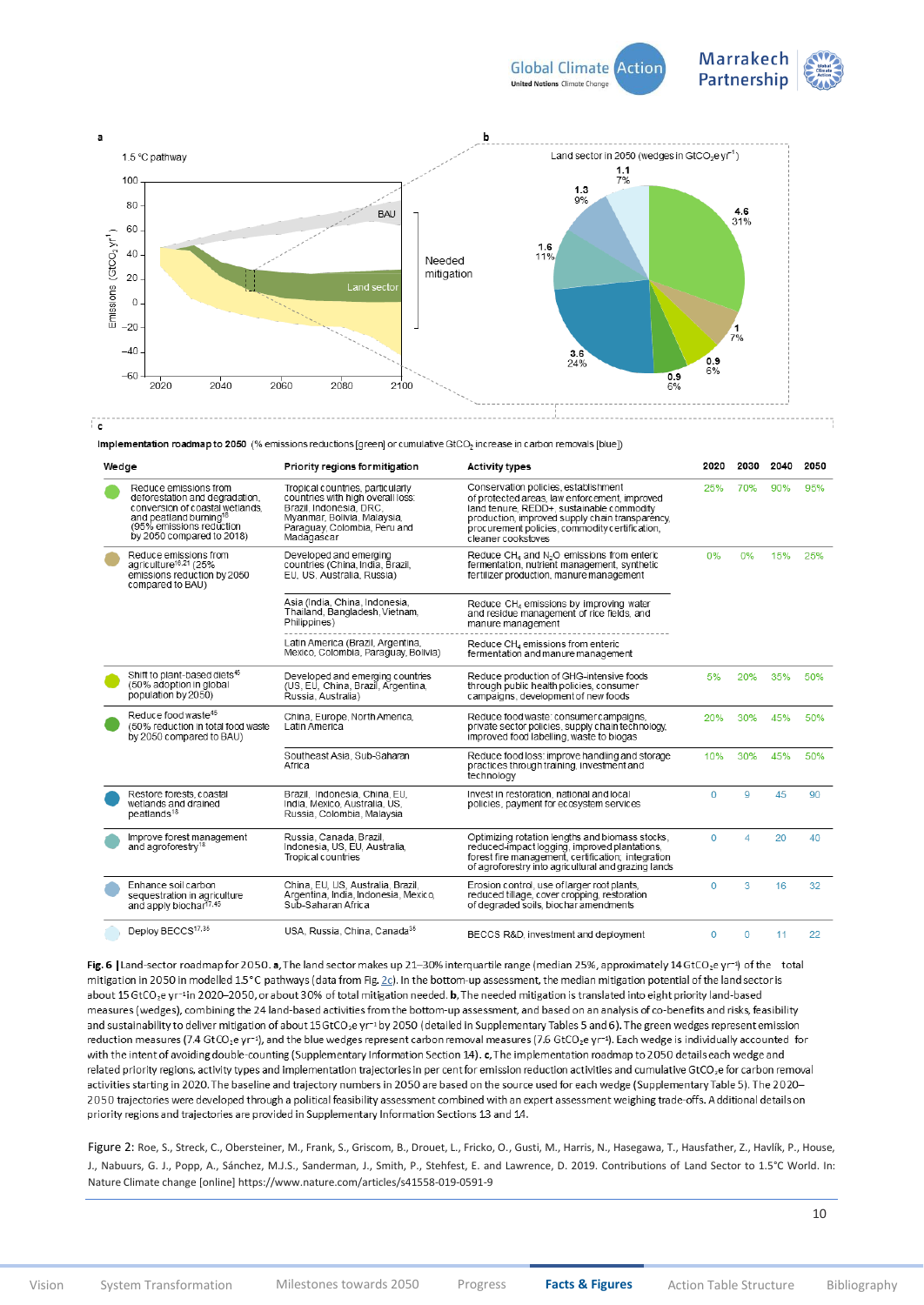

#### <span id="page-10-0"></span>**LAND USE CLIMATE ACTION TABLES – STRUCTURE**

The AFOLU sector is a major contributor to climate change, contributing with about 24 per cent of the anthropogenic greenhouse gas (GHG) emissions including through loss and degradation of forests and other ecosystems. At the same time, broader natural ecosystems and agro-sylvo pastoral systems are in the front line of defence against climate extremes and weather variabilities, providing disaster risk reduction and adaptation for enhancing the resilience of livelihoods for food security and nutrition; it provides key solutions to achieve the goals of the Paris Agreement. The Land Use Action Tables aims to address the complex nature of land use sectors and its interrelations and interactions.

The Land Use Action Tables are structured into four sub-sectors that correspond to classification of the IPCC Special Report on Climate Change and Land (IPCC, 2019):

- Protect;
- Restore;
- Produce; and
- Supply chain consumption, diets and waste.

Overall, seven impact areas addressing adaptation, resilience and mitigation actions were identified under the four sub-sectors, listing actions for each of the key groups of actors or levers to achieve by 2021, 2025, 2030 and 2040.

The diagram below provides additional details on the content of each impact area. Impact areas under subsectors i) and ii) are straightforward, while sub-sectors iii) and iv) are divided in a number of impact areas given that actions are distinct depending on the area's focus.